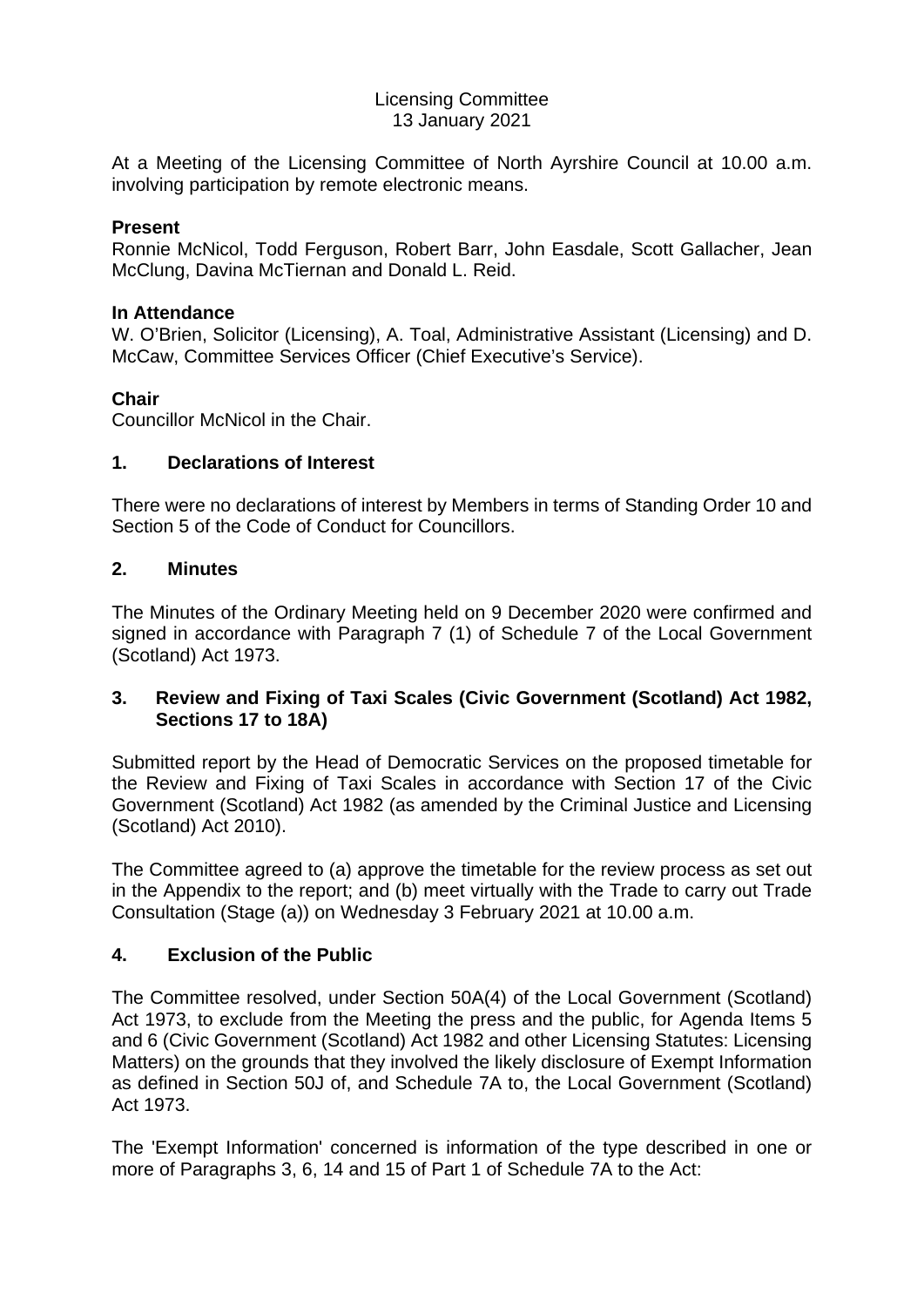- 3. "Information relating to any particular applicant for, or recipient or former recipient of, any service provided by the authority."
- 6. "Information relating to the financial or business affairs of any particular person (other than the authority)."
- 14. "Any action taken or to be taken in connection with the prevention, investigation or prosecution of crime."
- 15. "The identity of a Protected Informant" where "Protected Informant" is defined in Part III as a person who informs the Local Authority about a past, present or future crime, breach of statutory duty, breach of planning control, or nuisance."

## **5. Civic Government (Scotland) Act 1982 and other Licensing Statutes: Licensing Matters**

Submitted report by the Head of Democratic Services on hearings to be determined and applications for the grant or renewal of licences, consents and permits, on hearings and on other matters, under the Civic Government (Scotland) Act 1982 and other Licensing legislation.

# **Appendix B: Applications for Licences/Renewal of Licences**

# **5.1 MDL/035 (Renewal): William Ledgerwood**

The Committee agreed to (a) grant the application, subject to the Council's standard conditions in terms of Paragraph 5(1)(a) of Schedule 1 of the Civic Government (Scotland) Act 1982; and (b) issue a warning letter to the applicant.

# **5.2 MDL/069 (New): Michael Stevenston**

The Committee agreed, on the basis of the information presented, to proceed to a Hearing in terms of Paragraph 4(2) of Schedule 1 of the Civic Government (Scotland) Act 1982.

# **5.3 TDL/01539 (Renewal): Gordon McKenzie**

The Committee agreed to grant the application, subject to the Council's standard conditions in terms of Paragraph 5(1)(a) of Schedule 1 of the Civic Government (Scotland) Act 1982.

# **5.4 TDL/02180 (Renewal): Sharon Horn**

The Committee agreed to grant the application, subject to the Council's standard conditions in terms of Paragraph 5(1)(a) of Schedule 1 of the Civic Government (Scotland) Act 1982.

# **5.5 TDL/02272 (New): Kenneth A Salmon**

The Committee agreed, on the basis of the information presented, to proceed to a Hearing in terms of Paragraph 4(2) of Schedule 1 of the Civic Government (Scotland) Act 1982.